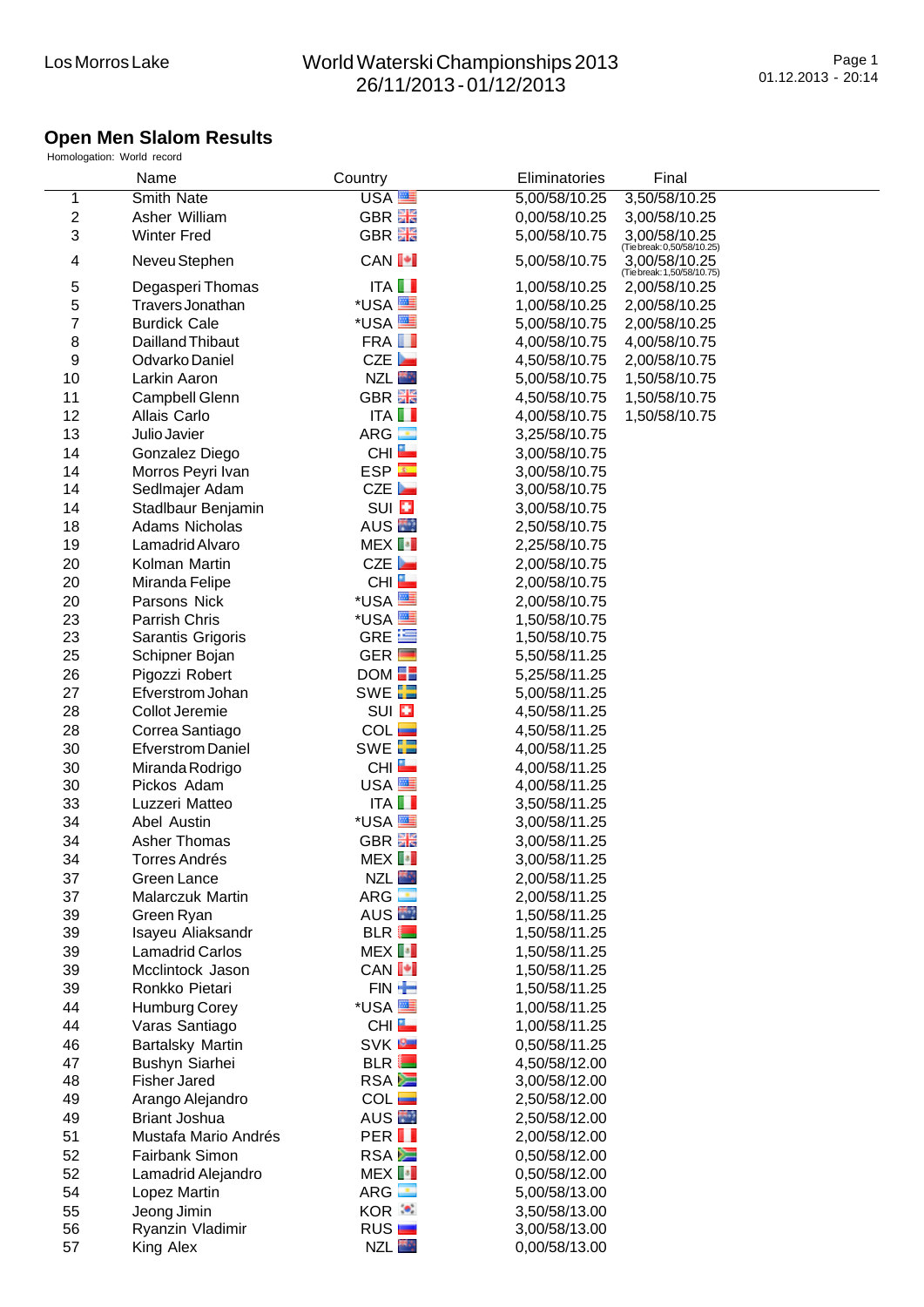## Los Morros Lake World Waterski Championships 2013 26/11/2013 - 01/12/2013

Page 2 01.12.2013 - 20:14

|    | <b>Name</b>               | Country          | Eliminatories | Final |
|----|---------------------------|------------------|---------------|-------|
| 57 | Morozov Igor              | RUS              | 0,00/58/13.00 |       |
| 59 | Yamaguchi Kohei           | JPN •            | 2,50/58/14.25 |       |
| 60 | Ivin Lovro                | CRO              | 1.50/58/16.00 |       |
| 61 | Moss Steven               | AUS <sup>E</sup> | 3.50/58/18.25 |       |
| 62 | <b>Nieuwstadt Matthew</b> | <b>RSA</b>       | 2,50/58/18.25 |       |
| 63 | Siegert Esteban           | COL              | 0.50/58/18.25 |       |
| 64 | Lei Dong Sheng            | CHN <sup>E</sup> | 0,00/58/18.25 |       |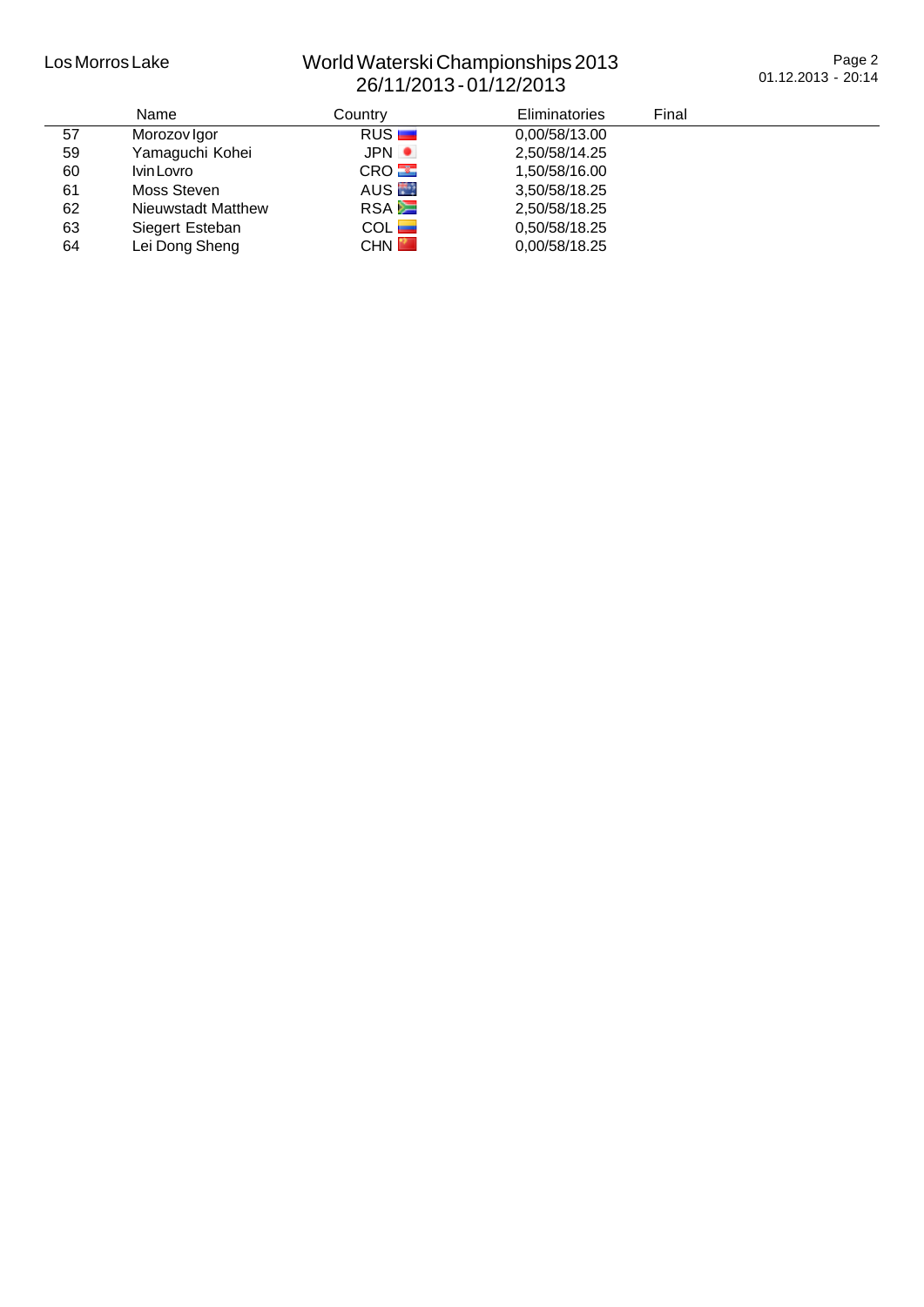#### **Open Ladies Slalom Results**

|              | Homologation: World record |                        |                                            |               |  |
|--------------|----------------------------|------------------------|--------------------------------------------|---------------|--|
|              | Name                       | Country                | Eliminatories                              | Final         |  |
| 1            | Jaquess Regina             | USA                    | 1,00/55/10.25                              | 1,00/55/10.25 |  |
| $\mathbf{2}$ | Mcclintock Whitney         | CAN <sup>I+</sup>      | 3,50/55/10.75                              | 4,00/55/10.75 |  |
| 3            | Lucine Clementine          | FRA <b>I</b>           | 2,50/55/11.25<br>(Tiebreak: 6,00/55/11.25) | 2,00/55/10.75 |  |
| 4            | Coble Eller April          | *USA <sup>EL</sup>     | 0,50/55/10.75                              | 0,50/55/10.75 |  |
| 5            | Sheers Emma                | *AUS <sup>E</sup>      | 4,50/55/11.25                              | 4,50/55/11.25 |  |
| 6            | <b>Welter Claire Lise</b>  | $*$ FRA $\blacksquare$ | 3,00/55/11.25                              | 4,00/55/11.25 |  |
| 7            | Adriaensen Kate            | <b>BELII</b>           | 3,00/55/11.25                              | 3,50/55/11.25 |  |
| 8            | <b>Franc Ambre</b>         | $*$ FRA $\blacksquare$ | 3,00/55/11.25                              | 3,00/55/11.25 |  |
| 9            | Krueger Geena              | $GER$ $\Box$           | 4,00/55/11.25                              | 1,50/55/11.25 |  |
| 10           | <b>Costard Manon</b>       | FRA <b>II</b>          | 0,50/55/10.75                              | 0,50/55/11.25 |  |
| 11           | Amade Anais                | $*$ FRA $\blacksquare$ | 3,00/55/11.25                              | 4,50/55/12.00 |  |
| 12           | Dodd Breanne               | *CAN <sup>I+</sup>     | 5,00/55/11.25                              | 2,50/55/13.00 |  |
| 13           | Cuglievan Delfina          | PER <sub>II</sub>      | 2,50/55/11.25                              |               |  |
| 14           | Botas Medem Sandra         | <b>ESP</b>             | 2,00/55/11.25                              |               |  |
| 15           | <b>Grant Taryn</b>         | <b>CANI+I</b>          | 1,00/55/11.25                              |               |  |
| 15           | Lang Erika                 | USA <sup>E</sup>       | 1,00/55/11.25                              |               |  |
| 17           | <b>Botas Medem Nadine</b>  | <b>ESP</b>             | 0,50/55/11.25                              |               |  |
| 17           | Fladborg June              | DEN H                  | 0,50/55/11.25                              |               |  |
| 19           | Edeback Hanna              | SWE <b>EE</b>          | 5,00/55/12.00                              |               |  |
| 20           | Lauretano Alex             | USA <sup>E</sup>       | 4,50/55/12.00                              |               |  |
| 20           | Siegert Megan              | <b>NZL</b>             | 4,50/55/12.00                              |               |  |
| 22           | <b>Briant Michale</b>      | AUS <sup>E</sup>       | 4,00/55/12.00                              |               |  |
| 22           | Carroll Jacinta            | AUS <sup>E</sup>       | 4,00/55/12.00                              |               |  |
| 24           | Berdnikava Natallia        | BLR                    | 3,50/55/12.00                              |               |  |
| 25           | Bonnemann Giannina         | $GER$ $\Box$           | 3,00/55/12.00                              |               |  |
| 25           | Naser Fernanda             | CHI                    | 3,00/55/12.00                              |               |  |
| 25           | Vympranietsova Marie       | GRE $E$                | 3,00/55/12.00                              |               |  |
| 28           | <b>Cornaz Sandrine</b>     | SUI <b>EI</b>          | 2,50/55/12.00                              |               |  |
| 28           | <b>Gilbert Stacey</b>      | <b>NZL</b>             | 2,50/55/12.00                              |               |  |
| 30           | Lammi Jutta                | $FIN -$                | 2,00/55/12.00                              |               |  |
| 30           | Povolna Petra              | CZE                    | 2,00/55/12.00                              |               |  |
| 32           | Font Aline                 | MEX <sup>I</sup>       | 1,00/55/12.00                              |               |  |
| 32           | Rauchenwald Tina           | AUT $\Box$             | 1,00/55/12.00                              |               |  |
| 34           | Gielis Evelyne             | <b>BELII</b>           | 2,50/55/13.00                              |               |  |
| 34           | Gonzalez Valentina         | CHI <b>L</b>           | 2,50/55/13.00                              |               |  |
| 36           | Jaramillo Paula            | $COL$ $\blacksquare$   | 2,00/55/13.00                              |               |  |
| 37           | Detry Céline               | <b>BELII</b>           | 1,50/55/13.00                              |               |  |
| 38           | Jepsen Maj Lund            | DEN EE                 | 1,00/55/13.00                              |               |  |
| 38           | Palacio Lucia              | COL                    | 1,00/55/13.00                              |               |  |
| 40           | Hirosawa Saaya             | JPN <b>O</b>           | 0,50/55/13.00                              |               |  |
| 41           | Zarrate Silvia             | $COL$ $\blacksquare$   | 2,50/55/14.25                              |               |  |
| 42           | Kamiya Harue               | JPN <b>O</b>           | 2,00/55/14.25                              |               |  |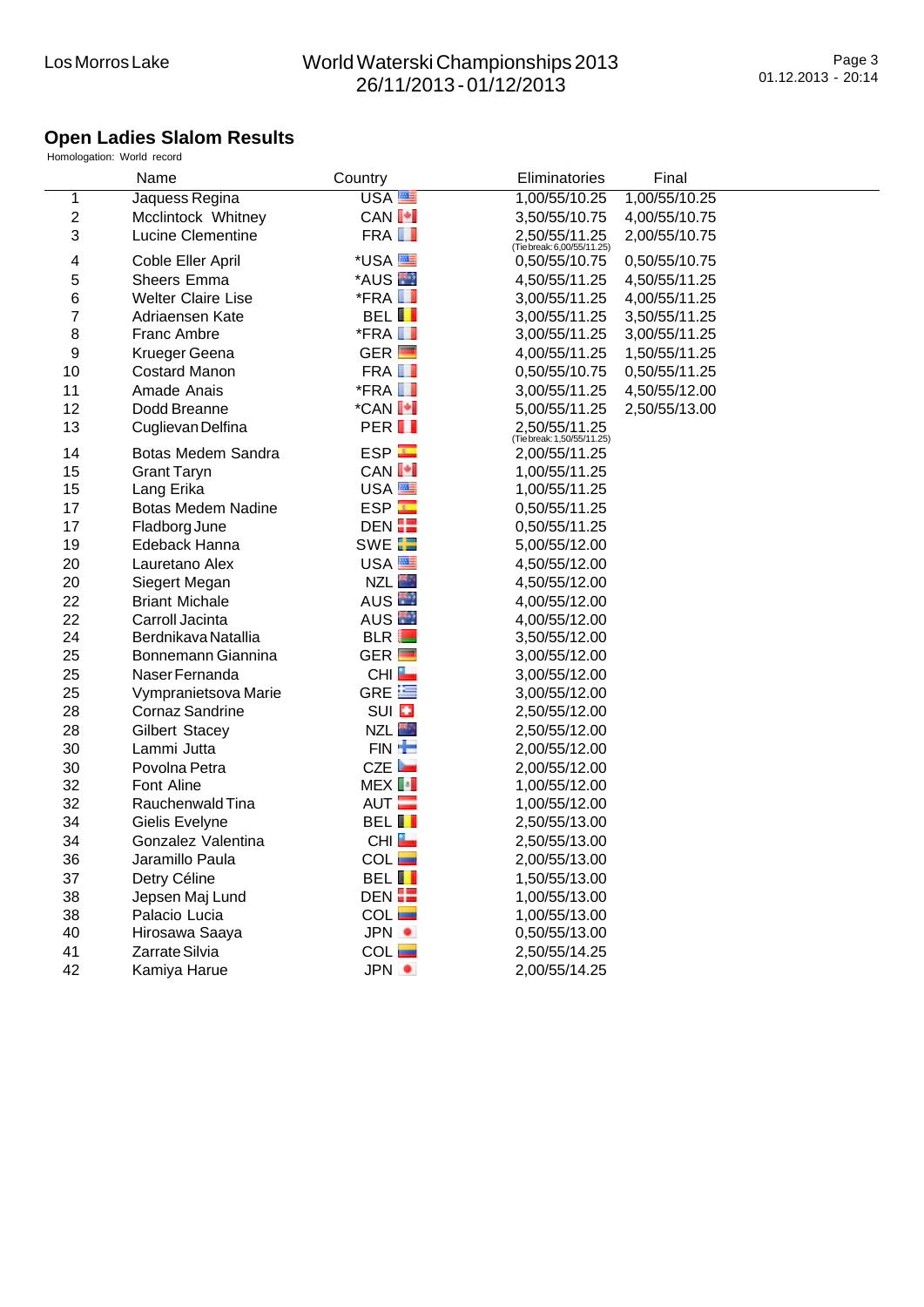## **Open Ladies Tricks Results**

|                | Homologation: World record |                         |                      |       |  |
|----------------|----------------------------|-------------------------|----------------------|-------|--|
|                | Name                       | Country                 | <b>Eliminatories</b> | Final |  |
| 1              | Lang Erika                 | USA <sup>E</sup>        | 9780                 | 9570  |  |
| $\overline{2}$ | Cambray Iris               | FRA <b>I</b>            | 9560                 | 9560  |  |
| 3              | <b>Lucine Clementine</b>   | FRA <b>I</b>            | 7890                 | 9490  |  |
| 4              | Mcclintock Whitney         | <b>CANI+I</b>           | 8830                 | 8610  |  |
| 5              | Jaquess Regina             | USA <sup>ER</sup>       | 8170                 | 8490  |  |
| 6              | <b>Briant Michale</b>      | AUS <b>External AUS</b> | 8610                 | 8300  |  |
| 7              | Lauretano Alex             | USA <sup>E</sup>        | 7790                 | 7770  |  |
| 8              | Adriaensen Kate            | <b>BELII</b>            | 7420                 | 7610  |  |
| 9              | Bonnemann Giannina         | GER $\blacksquare$      | 7370                 | 7370  |  |
| 10             | <b>Ross Neilly</b>         | CAN <sup>I+</sup>       | 6890                 | 6920  |  |
| 11             | <b>Costard Manon</b>       | FRA <b>II</b>           | 6640                 | 5640  |  |
| 12             | De Medrano Tiana Cristina  | ESP                     | 6890                 | 1790  |  |
| 13             | Churakova Tatiana          | RUS <sub>I</sub>        | 6430                 |       |  |
| 14             | Berdnikava Natallia        | BLR                     | 5880                 |       |  |
| 15             | Carroll Jacinta            | AUS <sup>E</sup>        | 5670                 |       |  |
| 16             | Song Yu Fei                | <b>CHN</b>              | 5530                 |       |  |
| 17             | Gonzalez Valentina         | CHI <b>L</b>            | 5270                 |       |  |
| 18             | Jaramillo Paula            | COL                     | 4980                 |       |  |
| 19             | Naser Fernanda             | CHI <sup>L</sup>        | 4770                 |       |  |
| 20             | Jiang Hui                  | <b>CHN</b>              | 4440                 |       |  |
| 21             | <b>Grant Taryn</b>         | <b>CAN I*I</b>          | 4280                 |       |  |
| 22             | Povolna Petra              | CZE                     | 4200                 |       |  |
| 23             | Siegert Megan              | NZL <b>Ext</b>          | 4190                 |       |  |
| 24             | Palacio Lucia              | COL                     | 4110                 |       |  |
| 25             | Lammi Jutta                | $FIN +$                 | 3960                 |       |  |
| 26             | Rauchenwald Tina           | AUT $\equiv$            | 3580                 |       |  |
| 27             | Yoong-Hanifah Aaliyah      | MAS                     | 3510                 |       |  |
| 28             | Gilbert Stacey             | NZL <b>Ext</b>          | 3380                 |       |  |
| 29             | Hirosawa Saaya             | JPN ·                   | 2770                 |       |  |
| 30             | Zarrate Silvia             | COL                     | 2620                 |       |  |
| 31             | <b>Font Aline</b>          | MEX <sup>1</sup>        | 2360                 |       |  |
| 32             | Gielis Evelyne             | <b>BELII</b>            | 2240                 |       |  |
| 33             | Kamiya Harue               | JPN O                   | 1900                 |       |  |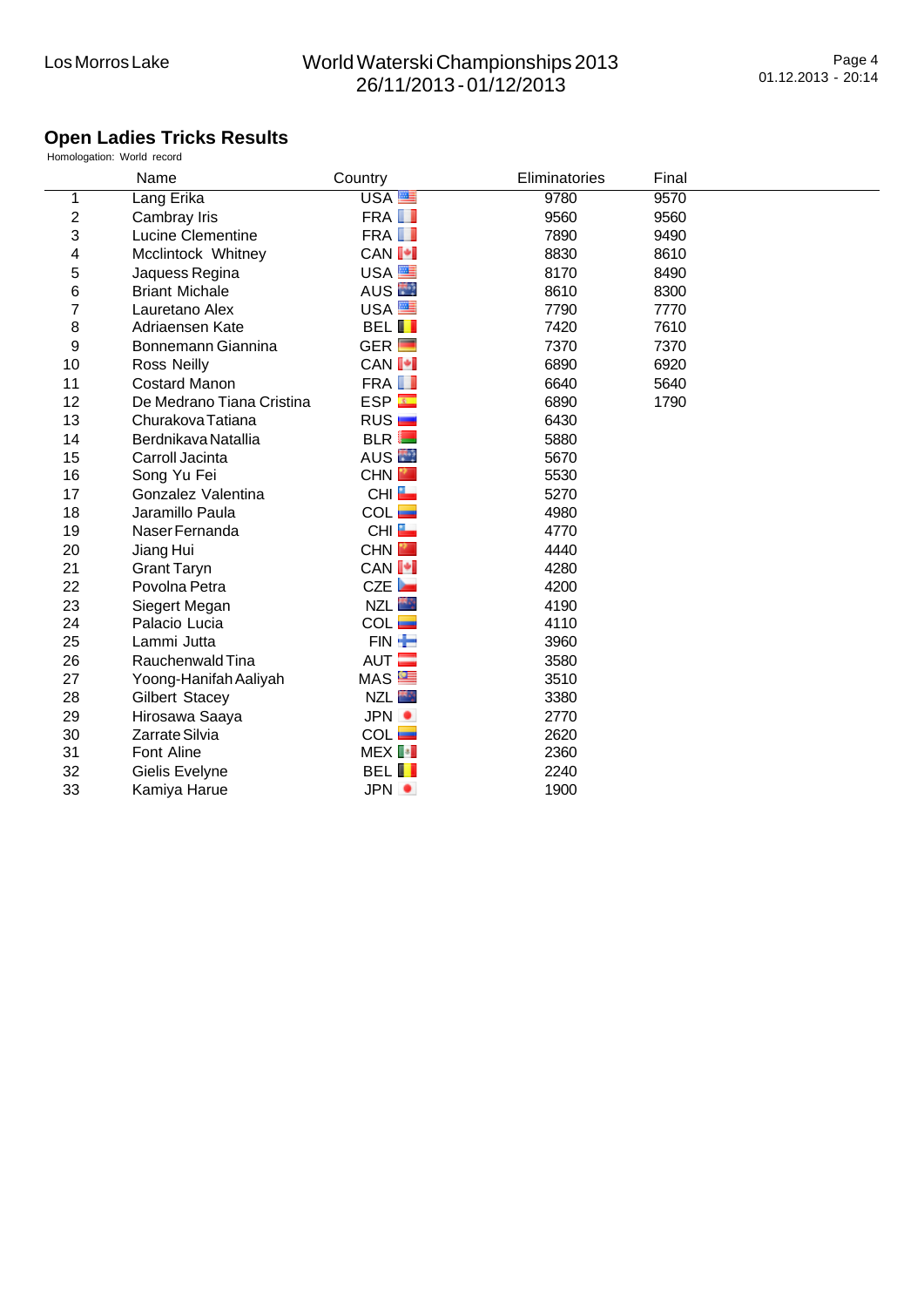#### **Open Men Tricks Results**

|                | Homologation: World record |                        |               |       |  |
|----------------|----------------------------|------------------------|---------------|-------|--|
|                | Name                       | Country                | Eliminatories | Final |  |
| 1              | Zharnasek Aliaksei         | BLR                    | 10970         | 11520 |  |
| $\overline{2}$ | <b>Ballon Pierre</b>       | $*$ FRA $\blacksquare$ | 9970          | 11010 |  |
| 3              | Deviatovski Oleg           | BLR                    | 9490          | 10890 |  |
| 4              | <b>Briant Joshua</b>       | AUS <b>N</b>           | 10530         | 10070 |  |
| 5              | Miranda Felipe             | CHI <b>L</b>           | 9530          | 9710  |  |
| 6              | Green Ryan                 | AUS <sup>E</sup>       | 9540          | 9540  |  |
| 7              | Pickos Adam                | USA <sup>ES</sup>      | 10890         | 9090  |  |
| 8              | <b>Gay Russell</b>         | *USA <sup>EE</sup>     | 9470          | 8660  |  |
| 9              | Sedlmajer Adam             | CZE                    | 9640          | 8550  |  |
| 10             | Dailland Thibaut           | FRA <b>II</b>          | 9700          | 8120  |  |
| 11             | Mcclintock Jason           | <b>CANI+I</b>          | 9810          | 8100  |  |
| 12             | Beliakou Herman            | $*$ BLR $\blacksquare$ | 9480          | 7930  |  |
| 13             | Renosto Jorge              | ARG <b>B</b>           | 9430          |       |  |
| 14             | Julio Javier               | ARG <b>B</b>           | 9410          |       |  |
| 14             | Kolman Martin              | CZE                    | 9410          |       |  |
| 16             | <b>Torres Andrés</b>       | MEX <sup>[:]</sup>     | 8490          |       |  |
| 17             | Benatti Nicholas           | $ITA$ $I$              | 8440          |       |  |
| 18             | Bushyn Siarhei             | BLR                    | 8150          |       |  |
| 19             | Miranda Rodrigo            | CHI                    | 8100          |       |  |
| 20             | Odvarko Daniel             | CZE                    | 7850          |       |  |
| 21             | Isayeu Aliaksandr          | BLR                    | 7280          |       |  |
| 22             | Poteau Alexandre           | FRA <b>II</b>          | 7050          |       |  |
| 23             | Font Sergio                | *MEX <sup>I</sup>      | 6070          |       |  |
| 24             | Green Lance                | <b>NZL</b>             | 5380          |       |  |
| 25             | Lamadrid Alejandro         | MEX <sup>I</sup>       | 5320          |       |  |
| 26             | Varas Santiago             | CHI                    | 4560          |       |  |
| 27             | <b>Buros Loic</b>          | SUI <sup>D</sup>       | 4400          |       |  |
| 28             | <b>Efverstrom Daniel</b>   | SWE <b>E</b>           | 4140          |       |  |
| 29             | Yamaguchi Kohei            | JPN O                  | 3640          |       |  |
| 30             | Siegert Esteban            | COL                    | 3550          |       |  |
| 31             | Bartalsky Martin           | SVK <b>B</b>           | 3250          |       |  |
| 32             | Ryanzin Vladimir           | RUS <sub>L</sub>       | 3220          |       |  |
| 33             | <b>Gilbert Thomas</b>      | <b>NZL</b>             | 3150          |       |  |
| 34             | Moss Steven                | AUS <b>N</b>           | 2940          |       |  |
| 35             | <b>Fisher Jared</b>        | RSA <b>E</b>           | 2610          |       |  |
| 36             | King Alex                  | <b>NZL</b>             | 2430          |       |  |
| 37             | Lopez Martin               | $ARG$ $\blacksquare$   | 1880          |       |  |
| 38             | <b>Nieuwstadt Matthew</b>  | RSA <b>E</b>           | 760           |       |  |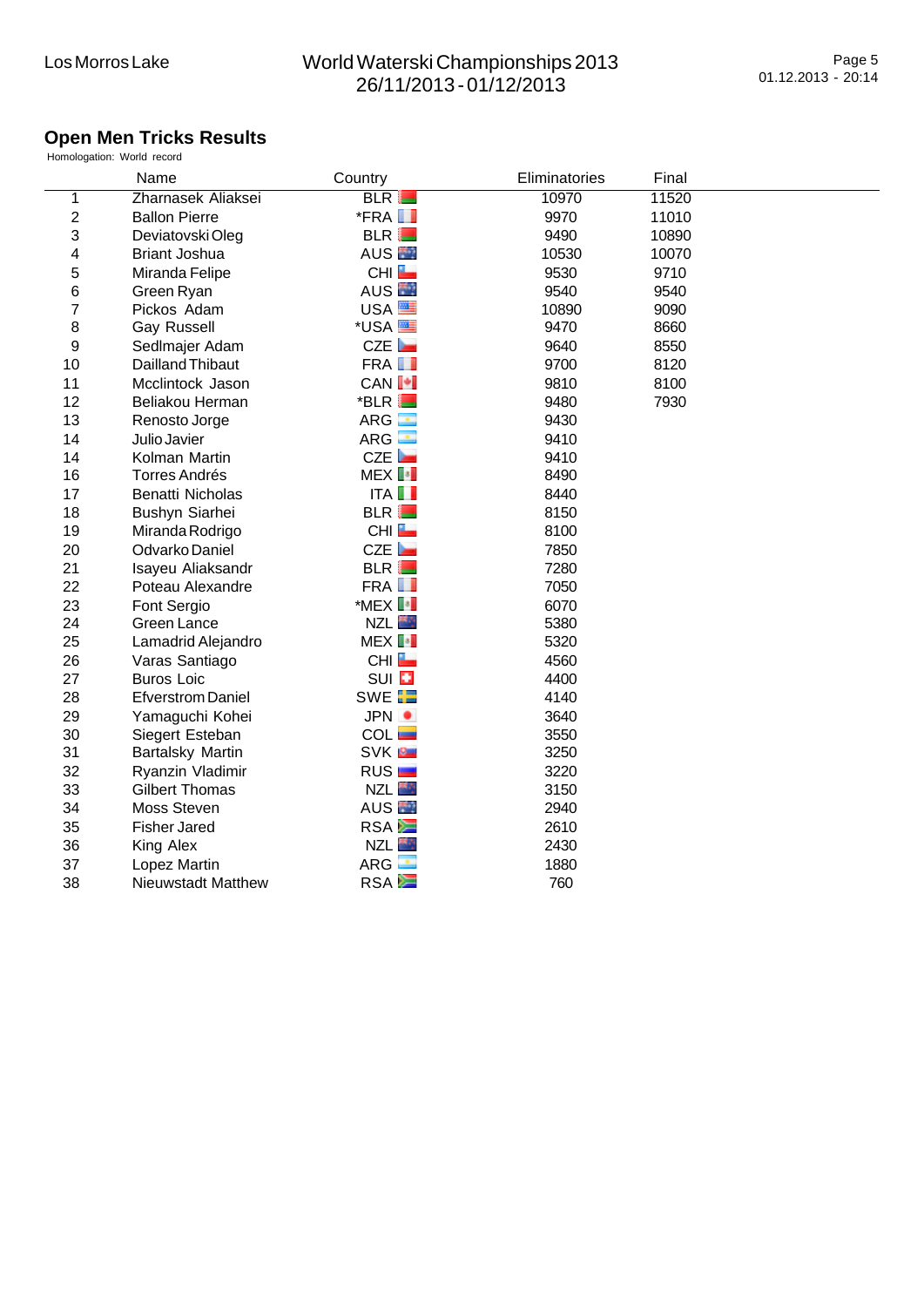## **Open Ladies Jump Results**

|                           | Homologation: World record |                        |               |               |  |
|---------------------------|----------------------------|------------------------|---------------|---------------|--|
|                           | Name                       | Country                | Eliminatories | Final         |  |
| 1                         | Carroll Jacinta            | AUS <sup>E</sup>       | 55,2m (181ft) | 56,0m (184ft) |  |
| $\boldsymbol{2}$          | Lammi Jutta                | FIN <b>T</b>           | 52,3m (172ft) | 54,4m (178ft) |  |
| $\ensuremath{\mathsf{3}}$ | Berdnikava Natallia        | BLR                    | 51,9m (170ft) | 54,4m (178ft) |  |
| 4                         | Jaquess Regina             | USA <sup>E</sup>       | 49,8m (163ft) | 52,0m (171ft) |  |
| 5                         | Lauretano Alex             | USA <sup>EE</sup>      | 51,0m (167ft) | 51,9m (170ft) |  |
| 6                         | <b>Mathieu Marion</b>      | FRA <b>I</b>           | 51,0m (167ft) | 51,1m (168ft) |  |
| 7                         | Vympranietsova Marie       | GRE $\equiv$           | 48,9m (160ft) | 50,9m (167ft) |  |
| 8                         | Mcclintock Whitney         | CAN <sup>I+</sup>      | 49,9m (164ft) | 50,2m (165ft) |  |
| 9                         | Morgan Lauren              | *USA <sup>EE</sup>     | 49,0m (161ft) | 50,2m (165ft) |  |
| 10                        | Fladborg June              | DEN HE                 | 48,9m (160ft) | 50,2m (165ft) |  |
| 11                        | <b>Chardin Nancy</b>       | $*$ FRA $\blacksquare$ | 49,8m (163ft) | 49,8m (163ft) |  |
| 12                        | <b>Grant Taryn</b>         | CAN <sup>[+]</sup>     | 49,8m (163ft) | 49,7m (163ft) |  |
| 13                        | Rauchenwald Tina           | AUT $\blacksquare$     | 48,8m (160ft) |               |  |
| 14                        | Adriaensen Kate            | <b>BELII</b>           | 47,9m (157ft) |               |  |
| 15                        | <b>Costard Manon</b>       | FRA <b>II</b>          | 47,8m (157ft) |               |  |
| 16                        | Hirosawa Saaya             | JPN ·                  | 47,3m (155ft) |               |  |
| 17                        | Bonnemann Giannina         | $GER$ $\Box$           | 44,7m (147ft) |               |  |
| 17                        | <b>Lucine Clementine</b>   | FRA <b>I</b>           | 44,7m (147ft) |               |  |
| 19                        | Siegert Megan              | <b>NZL</b>             | 43,9m (144ft) |               |  |
| 20                        | Jepsen Maj Lund            | DEN EE                 | 43,3m (142ft) |               |  |
| 21                        | Lang Erika                 | USA <b>EL</b>          | 38,2m (125ft) |               |  |
| 22                        | <b>Gilbert Stacey</b>      | <b>NZL</b>             | 37,9m (124ft) |               |  |
| 23                        | Kamiya Harue               | JPN ·                  | 36,9m (121ft) |               |  |
| 24                        | Gonzalez Valentina         | CHI <sup>L</sup>       | 36,8m (121ft) |               |  |
| 25                        | Gielis Evelyne             | <b>BELII</b>           | 35,2m (115ft) |               |  |
| 26                        | Naser Fernanda             | CHI <b>L</b>           | 34,9m (115ft) |               |  |
| 26                        | Povolna Petra              | CZE                    | 34,9m (115ft) |               |  |
| 28                        | Jaramillo Paula            | $COL$ $\blacksquare$   | 25,9m (85ft)  |               |  |
| 29                        | Palacio Lucia              | COL                    | 21,0m (69ft)  |               |  |
| 30                        | Zarrate Silvia             | COL                    | 18,6m (61ft)  |               |  |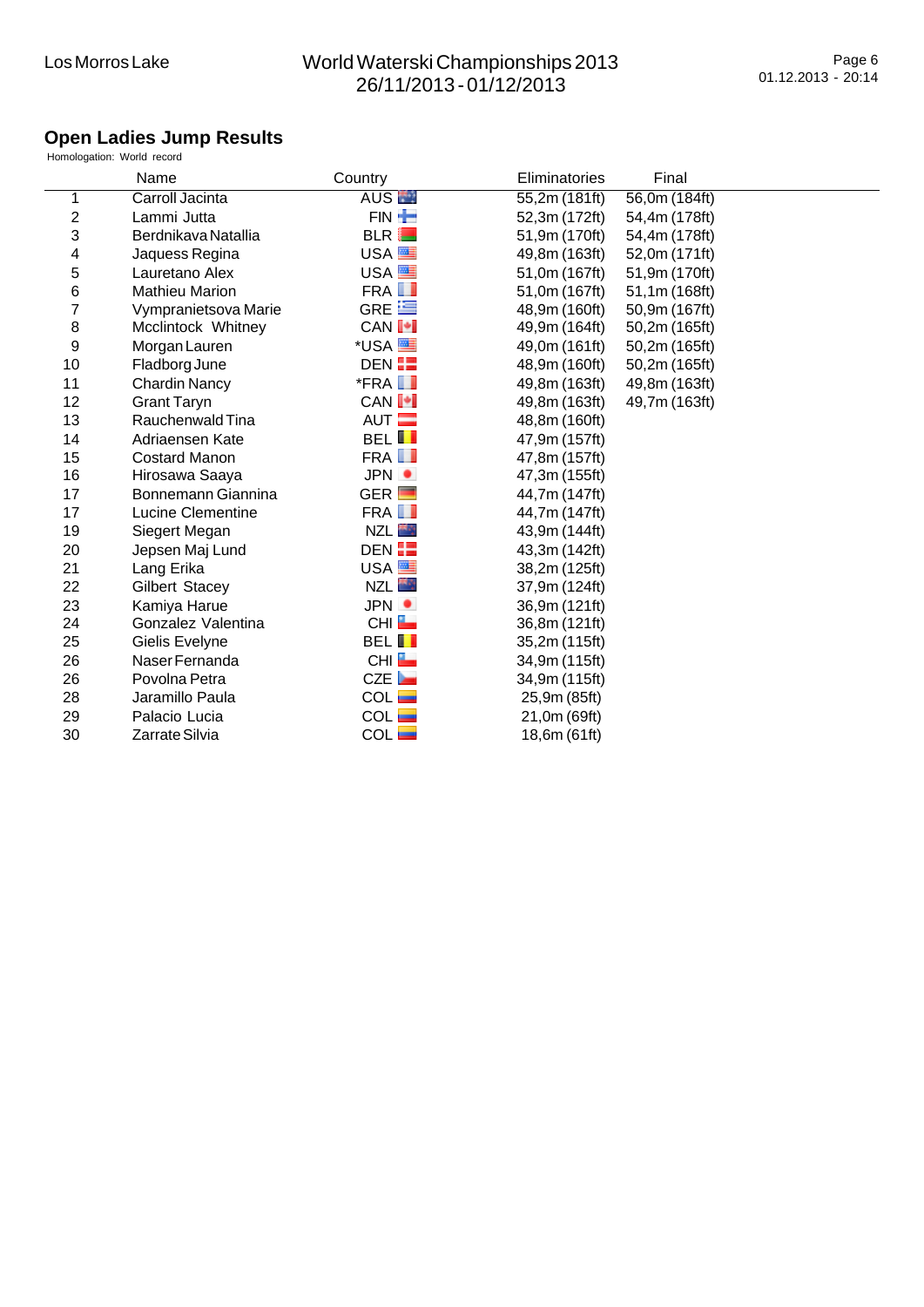#### **Open Men Jump Results**

|                | Homologation: World record |                    |               |               |  |
|----------------|----------------------------|--------------------|---------------|---------------|--|
|                | Name                       | Country            | Eliminatories | Final         |  |
| 1              | <b>Krueger Freddy</b>      | *USA               | 64,6m (212ft) | 69,0m (226ft) |  |
| $\overline{c}$ | Dodd Ryan                  | CAN <sup>I+</sup>  | 68,5m (225ft) | 68,5m (225ft) |  |
| 3              | Schipner Bojan             | $GER$ $\Box$       | 66,0m (217ft) | 67,0m (220ft) |  |
| 4              | Worden Zack                | *USA <sup>EE</sup> | 63,9m (210ft) | 67,0m (220ft) |  |
| 5              | <b>Asher Thomas</b>        | GBR <b>He</b>      | 66,0m (217ft) | 65,7m (216ft) |  |
| 6              | Miranda Felipe             | CHI                | 65,6m (215ft) | 65,2m (214ft) |  |
| 7              | Miranda Rodrigo            | CHI                | 65,6m (215ft) | 64,9m (213ft) |  |
| 8              | Ryanzin Vladimir           | RUS <sub>I</sub>   | 64,3m (211ft) | 62,2m (204ft) |  |
| 9              | Sharman Damien             | *GBR <b>Ha</b>     | 64,1m (210ft) | 60,4m (198ft) |  |
| 10             | Green Ryan                 | AUS <b>N</b>       | 64,1m (210ft) | 60,0m (197ft) |  |
| 11             | Ellis Scot                 | USA <sup>E</sup>   | 65,0m (213ft) | 58,8m (193ft) |  |
| 12             | <b>Efverstrom Daniel</b>   | SWE <b>FE</b>      | 64,6m (212ft) | 57,2m (188ft) |  |
| 13             | Magnowski Kole             | *CAN <sup>I+</sup> | 63,0m (207ft) |               |  |
| 14             | <b>Collins Stephen</b>     | *CAN <sup>I+</sup> | 62,8m (206ft) |               |  |
| 14             | Kolman Martin              | CZE                | 62,8m (206ft) |               |  |
| 16             | Julio Javier               | $ARG -$            | 61,7m (202ft) |               |  |
| 17             | Melnuk Kevin               | *CAN <sup>1</sup>  | 61,3m (201ft) |               |  |
| 18             | Isayeu Aliaksandr          | BLR                | 60,6m (199ft) |               |  |
| 19             | Paradis Alex               | *CAN <sup>I+</sup> | 60,5m (198ft) |               |  |
| 20             | Sedlmajer Adam             | CZE                | 59,7m (196ft) |               |  |
| 21             | Varas Santiago             | CHI                | 59,0m (194ft) |               |  |
| 22             | Moss Steven                | AUS <sup>E</sup>   | 58,8m (193ft) |               |  |
| 23             | <b>Bartalsky Martin</b>    | SVK <sup>B</sup>   | 58,4m (192ft) |               |  |
| 24             | Siegert Esteban            | COL                | 58,2m (191ft) |               |  |
| 25             | Green Lance                | NZL <b>Ext</b>     | 58,0m (190ft) |               |  |
| 25             | Morozov Igor               | RUS                | 58,0m (190ft) |               |  |
| 27             | Bushyn Siarhei             | BLR                | 57,8m (190ft) |               |  |
| 28             | King Alex                  | <b>NZL</b>         | 57,7m (189ft) |               |  |
| 29             | Dailland Thibaut           | FRA <b>II</b>      | 56,4m (185ft) |               |  |
| 30             | <b>Briant Joshua</b>       | AUS <sup>E</sup>   | 55,8m (183ft) |               |  |
| 31             | Jeong Jimin                | KOR <b>:</b>       | 54,9m (180ft) |               |  |
| 32             | Correa Santiago            | COL                | 54,1m (177ft) |               |  |
| 33             | Lamadrid Alejandro         | MEX <sup>I</sup>   | 51,4m (169ft) |               |  |
| 34             | Nieuwstadt Matthew         | RSA <sup>E</sup>   | 51,3m (168ft) |               |  |
| 35             | Torres Andrés              | MEX <sup>[</sup>   | 50,6m (166ft) |               |  |
| 36             | Mustafa Mario Andrés       | PER <sub>II</sub>  | 50,4m (165ft) |               |  |
| 37             | Lopez Martin               | $ARG -$            | 50,3m (165ft) |               |  |
| 38             | Fairbank Simon             | RSA <b>E</b>       | 47,0m (154ft) |               |  |
| 39             | Yamaguchi Kohei            | JPN ·              | 42,9m (141ft) |               |  |
| 40             | Malarczuk Martin           | ARG <b>I</b>       | 40,5m (133ft) |               |  |
| 41             | Arango Alejandro           | COL<br>۳           | 36,4m (119ft) |               |  |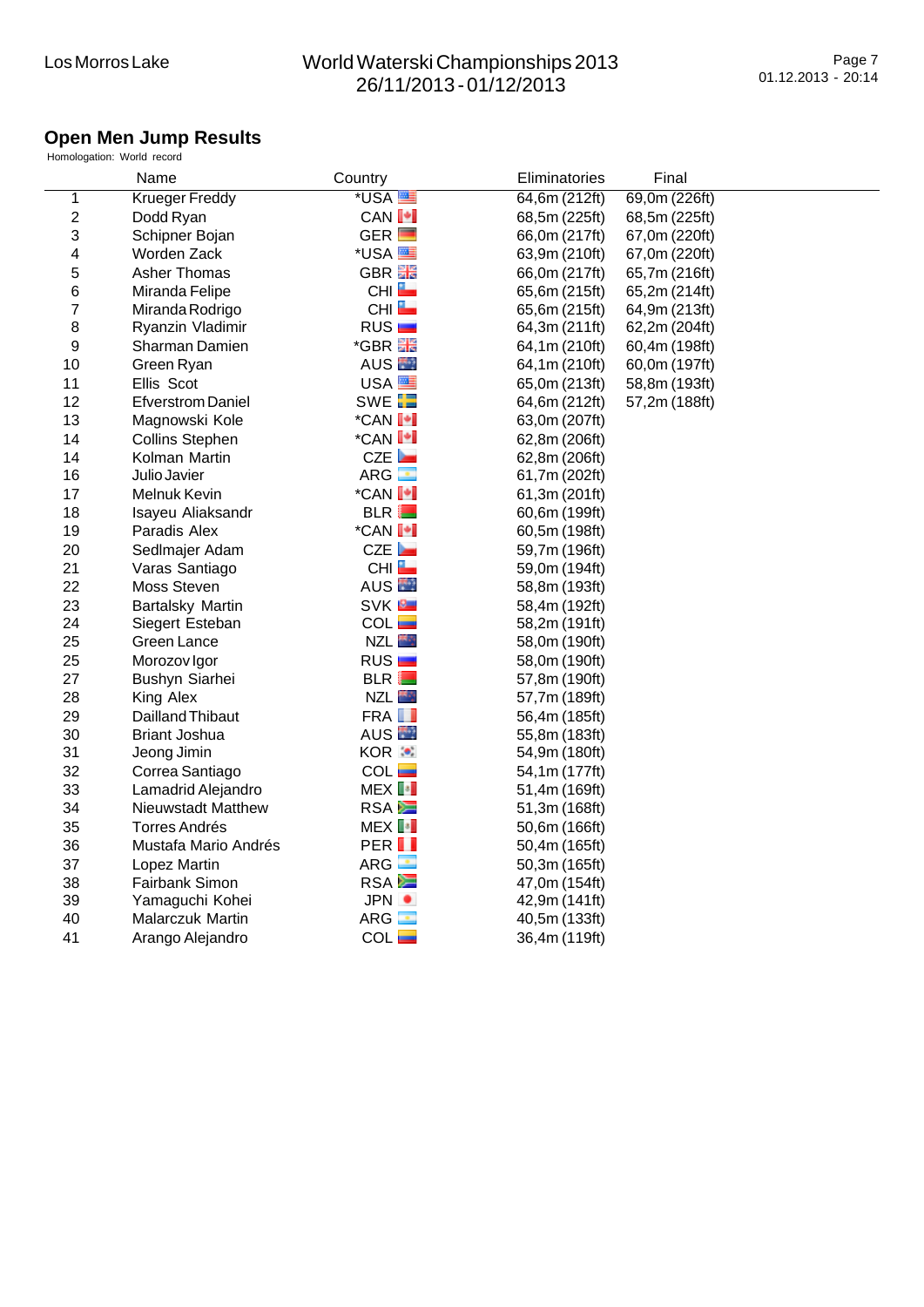# **Open Men Overall Results**

|                | Name                     | Country               | Slalom  | Tricks  | Jump    |         |
|----------------|--------------------------|-----------------------|---------|---------|---------|---------|
|                | Miranda Felipe           | $\overline{CH}$<br>a. | 950,00  | 922,13  | 1000,00 | 2872,13 |
| $\overline{c}$ | Julio Javier             | œ<br>ARG              | 981,25  | 893,64  | 903,94  | 2778,83 |
| 3              | Kolman Martin            | ►<br><b>CZE</b>       | 950,00  | 893,64  | 931,03  | 2774,67 |
| 4              | Sedlmajer Adam           | ►<br><b>CZE</b>       | 975,00  | 915,48  | 854,68  | 2745,16 |
| 5              | Dailland Thibaut         | FRA <b>I</b>          | 1000,00 | 921,18  | 773,40  | 2694,58 |
| 6              | Green Ryan               | н.<br><b>AUS</b>      | 787,50  | 905,98  | 963,05  | 2656,53 |
| 7              | Miranda Rodrigo          | Ľ<br><b>CHI</b>       | 850,00  | 769,23  | 1000,00 | 2619,23 |
| 8              | <b>Briant Joshua</b>     | ÷.<br><b>AUS</b>      | 662,50  | 1000,00 | 758,62  | 2421,12 |
| 9              | Isayeu Aliaksandr        | <b>BLR</b>            | 787,50  | 691,36  | 876,85  | 2355,71 |
| 10             | Bushyn Siarhei           | <b>BLR</b>            | 712,50  | 773,98  | 807,88  | 2294,36 |
| 11             | Torres Andrés            | MEX <sup>[</sup>      | 825,00  | 806,27  | 630,54  | 2261,81 |
| 12             | <b>Efverstrom Daniel</b> | æ<br><b>SWE</b>       | 850,00  | 393,16  | 975,37  | 2218,53 |
| 13             | Green Lance              | MĄ.<br><b>NZL</b>     | 800,00  | 510,92  | 812,81  | 2123,73 |
| 14             | Varas Santiago           | CHI                   | 775,00  | 433,05  | 837,44  | 2045,49 |
| 15             | Bartalsky Martin         | <b>SVK</b><br>œ.      | 762,50  | 308,64  | 822,66  | 1893,80 |
| 16             | Ryanzin Vladimir         | <b>RUS</b>            | 525,00  | 305,79  | 967,98  | 1798,77 |
| 17             | Lamadrid Alejandro       | MEX <sup>[:</sup>     | 612,50  | 505,22  | 650,25  | 1767,97 |
| 18             | King Alex                | <b>NZL</b><br>mą.     | 450,00  | 230,77  | 805,42  | 1486,19 |
| 19             | Lopez Martin             | ARG<br>œ,             | 575,00  | 178,54  | 623,15  | 1376,69 |
| 20             | Moss Steven              | AUS<br>н.,            | 87,50   | 279,20  | 832,51  | 1199,21 |
| 21             | Siegert Esteban          | <b>COL</b>            | 12,50   | 337,13  | 817,73  | 1167,36 |
| 22             | Yamaguchi Kohei          | <b>JPN</b><br>٠       | 362,50  | 345,68  | 440,89  | 1149,07 |
| 23             | Nieuwstadt Matthew       | RSA <b>E</b>          | 62,50   | 72,17   | 647,78  | 782,45  |